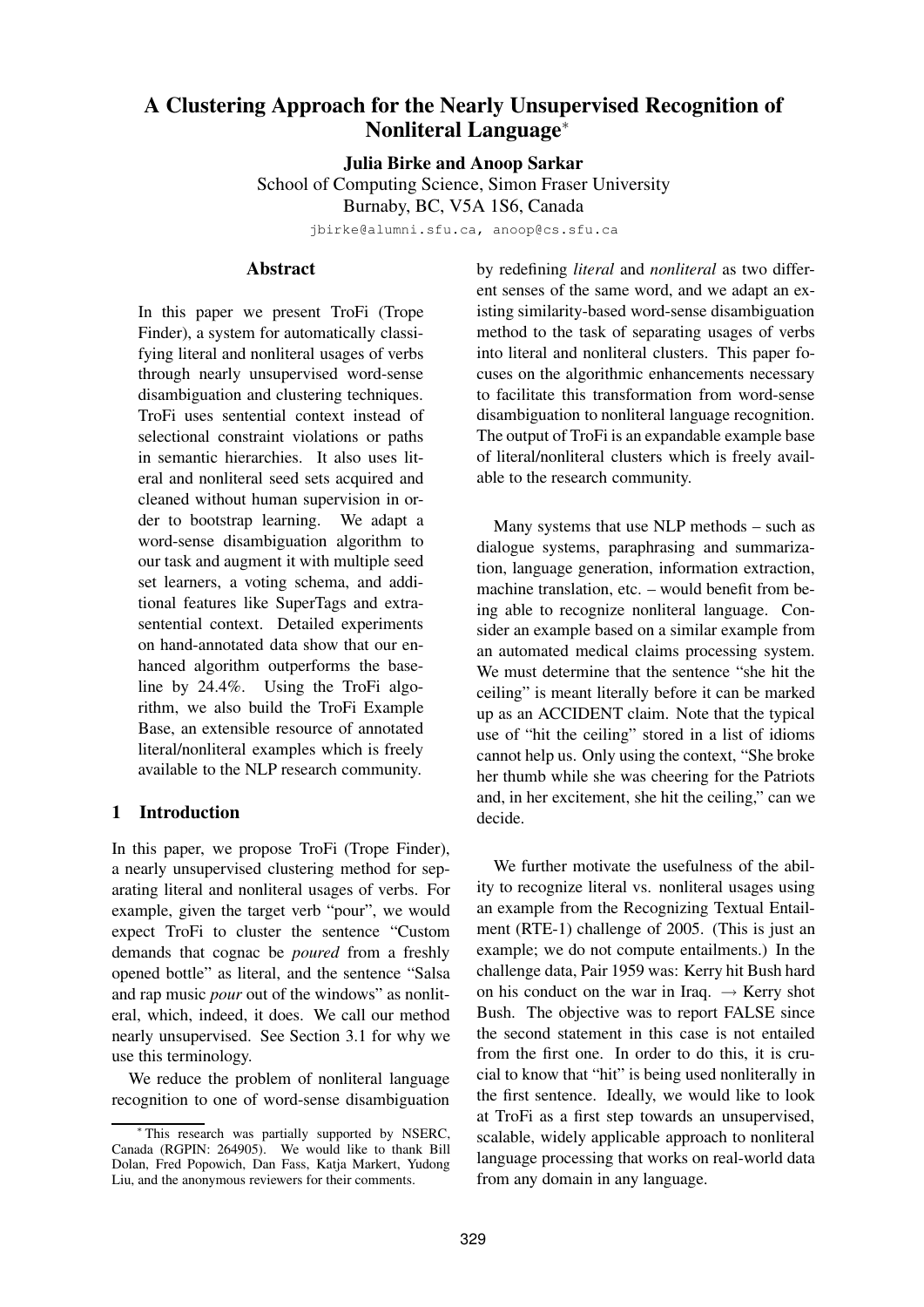# **2 Previous Work**

The foundations of TroFi lie in a rich collection of metaphor and metonymy processing systems: everything from hand-coded rule-based systems to statistical systems trained on large corpora. Rule-based systems – some using a type of interlingua (Russell, 1976); others using complicated networks and hierarchies often referred to as *metaphor maps* (e.g. (Fass, 1997; Martin, 1990; Martin, 1992) – must be largely hand-coded and generally work well on an enumerable set of metaphors or in limited domains. Dictionarybased systems use existing machine-readable dictionaries and path lengths between words as one of their primary sources for metaphor processing information (e.g. (Dolan, 1995)). Corpus-based systems primarily extract or learn the necessary metaphor-processing information from large corpora, thus avoiding the need for manual annotation or metaphor-map construction. Examples of such systems can be found in (Murata et. al., 2000; Nissim & Markert, 2003; Mason, 2004). The work on supervised metonymy resolution by Nissim & Markert and the work on conceptual metaphors by Mason come closest to what we are trying to do with TroFi.

Nissim & Markert (2003) approach metonymy resolution with machine learning methods, "which [exploit] the similarity between examples of conventional metonymy" ((Nissim & Markert, 2003), p. 56). They see metonymy resolution as a classification problem between the literal use of a word and a number of pre-defined metonymy types. They use similarities between *possibly metonymic words* (PMWs) and known metonymies as well as context similarities to classify the PMWs. The main difference between the Nissim & Markert algorithm and the TroFi algorithm – besides the fact that Nissim & Markert deal with specific types of metonymy and not a generalized category of *nonliteral* language – is that Nissim & Markert use a supervised machine learning algorithm, as opposed to the primarily unsupervised algorithm used by TroFi.

Mason (2004) presents CorMet, "a corpusbased system for discovering metaphorical mappings between concepts" ((Mason, 2004), p. 23). His system finds the selectional restrictions of given verbs in particular domains by statistical means. It then finds metaphorical mappings between domains based on these selectional preferences. By finding semantic differences between the selectional preferences, it can "articulate the higher-order structure of conceptual metaphors" ((Mason, 2004), p. 24), finding mappings like LIQUID→MONEY. Like CorMet, TroFi uses contextual evidence taken from a large corpus and also uses WordNet as a primary knowledge source, but unlike CorMet, TroFi does not use selectional preferences.

Metaphor processing has even been approached with connectionist systems storing world-knowledge as probabilistic dependencies (Narayanan, 1999).

# **3 TroFi**

TroFi is not a *metaphor* processing system. It does not claim to interpret *metonymy* and it will not tell you what a given *idiom* means. Rather, TroFi attempts to separate literal usages of verbs from nonliteral ones.

For the purposes of this paper we will take the simplified view that *literal* is anything that falls within accepted selectional restrictions ("he was forced to eat his spinach" vs. "he was forced to eat his words") or our knowledge of the world ("the sponge absorbed the water" vs. "the company absorbed the loss"). *Nonliteral* is then anything that is "not literal", including most tropes, such as metaphors, idioms, as well phrasal verbs and other anomalous expressions that cannot really be seen as *literal*. In terms of metonymy, TroFi may cluster a verb used in a metonymic expression such as "I read Keats" as nonliteral, but we make no strong claims about this.

# **3.1 The Data**

The TroFi algorithm requires a *target set* (called *original set* in (Karov & Edelman, 1998)) – the set of sentences containing the verbs to be classified into literal or nonliteral – and the seed sets: the *literal feedback set* and the *nonliteral feedback set*. These sets contain feature lists consisting of the stemmed nouns and verbs in a sentence, with target or seed words and frequent words removed. The frequent word list (374 words) consists of the 332 most frequent words in the British National Corpus plus contractions, single letters, and numbers from 0-10. The target set is built using the '88-'89 Wall Street Journal Corpus (WSJ) tagged using the (Ratnaparkhi, 1996) tagger and the (Bangalore & Joshi, 1999) SuperTagger; the feedback sets are built using WSJ sentences con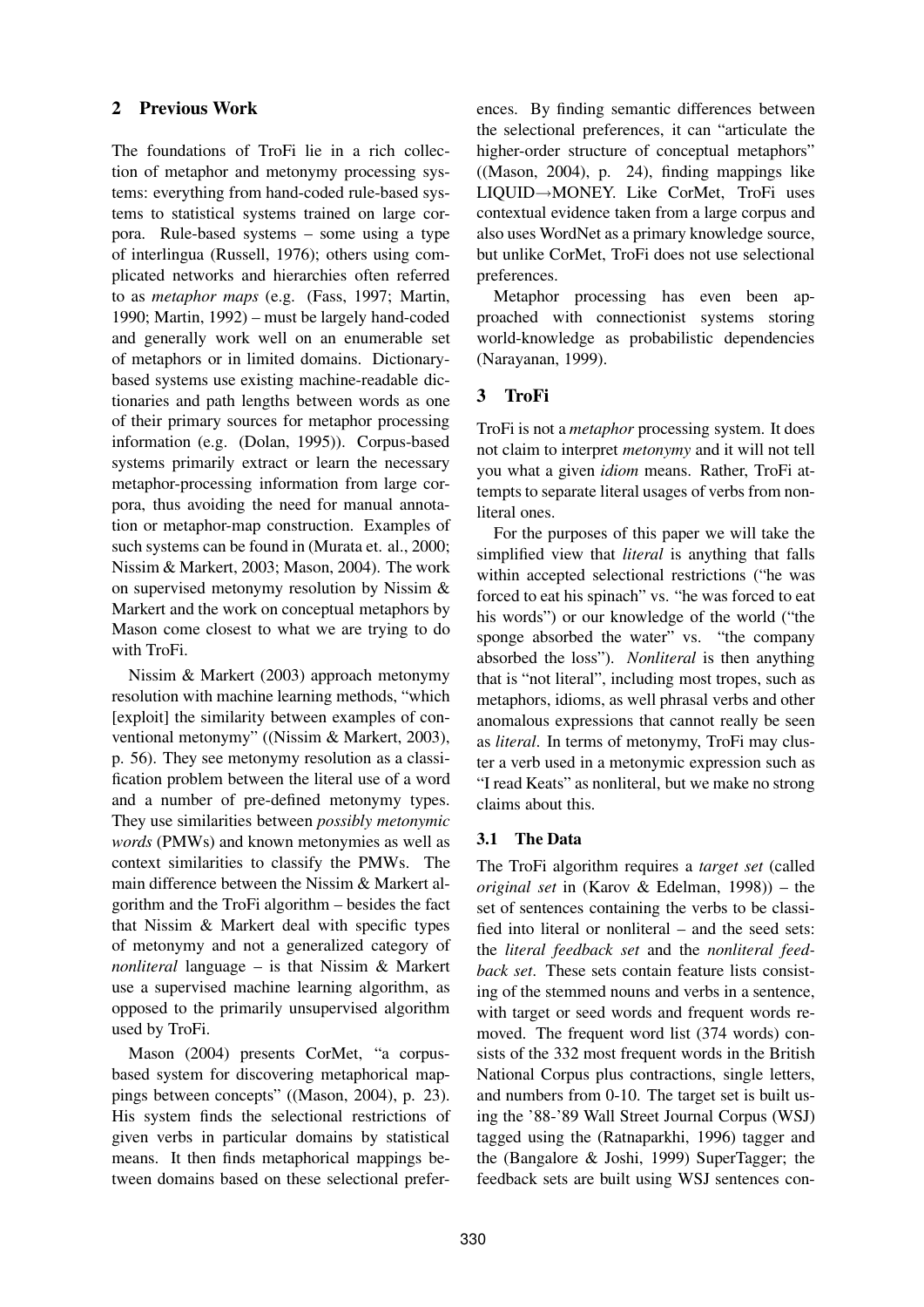**Algorithm 1** *KE-train*: (Karov & Edelman, 1998) algorithm adapted to literal/nonliteral classification

**Require:** S: the set of sentences containing the *target word*

**Require:**  $\mathcal{L}$ : the set of literal seed sentences

**Require:**  $N$ : the set of nonliteral seed sentences

**Require:** W: the set of words/features,  $w \in s$  means w is in sentence s,  $s \ni w$  means s contains w **Require:**  $\epsilon$ : threshold that determines the stopping condition

1:  $w\text{-}sim_0(w_x, w_y) := 1$  *if*  $w_x = w_y, 0$  *otherwise* 2:  $s\text{-}sim_0^I(s_x, s_y) := 1$ , for all  $s_x, s_y \in S \times S$  where  $s_x = s_y$ , 0 otherwise 3:  $i := 0$ 4: **while** (**true**) **do** 5:  $s$ -sim $\frac{L}{i+1}(s_x,s_y):=\sum_{w_x\in s_x}p(w_x,s_x)\max_{w_y\in s_y}w$ -sim $_i(w_x,w_y),$  for all  $s_x,s_y\in\mathcal{S}\times\mathcal{L}$ 6:  $s$ -sim $_{i+1}^N(s_x,s_y):=\sum_{w_x\in s_x}p(w_x,s_x)\max_{w_y\in s_y}w$ -sim $_i(w_x,w_y)$ , for all  $s_x,s_y\in\mathcal{S}\times\mathcal{N}$ 7: **for**  $w_x, w_y \in \mathcal{W} \times \mathcal{W}$  **do** 8:  $w\text{-}sim_{i+1}(w_x, w_y) := \begin{cases} i=0 & \sum_{s_x \ni w_x} p(w_x, s_x) \max_{s_y \ni w_y} s\text{-}sim_i^I(s_x, s_y) \\ \text{else} & \sum_{s_x \ni w_x} p(w_x, s_x) \max_{s_y \ni w_y} s\text{-}sim_i^I(s_x, s_y) \end{cases}$ else  $\sum_{s_x \ni w_x} p(w_x, s_x) \max_{s_y \ni w_y} \{ s\text{-}sim}_i^L(s_x, s_y), s\text{-}sim}_i^N(s_x, s_y) \}$ 9: **end for** 10: **if**  $\forall w_x, \max_{w_y} \{w\text{-}sim_{i+1}(w_x, w_y) - w\text{-}sim_i(w_x, w_y)\} ≤ \epsilon$  then 11: **break** # algorithm converges in  $\frac{1}{\epsilon}$  steps. 12: **end if** 13:  $i := i + 1$ 14: **end while**

taining seed words extracted from WordNet and the *databases of known metaphors, idioms, and expressions* (DoKMIE), namely Wayne Magnuson English Idioms Sayings & Slang and George Lakoff's Conceptual Metaphor List, as well as example sentences from these sources. (See Section 4 for the sizes of the target and feedback sets.) One may ask why we need TroFi if we have databases like the DoKMIE. The reason is that the DoKMIE are unlikely to list all possible instances of nonliteral language and because knowing that an expression *can* be used nonliterally does not mean that you can tell when it *is* being used nonliterally. The target verbs may not, and typically do not, appear in the feedback sets. In addition, the feedback sets are noisy and not annotated by any human, which is why we call TroFi unsupervised. When we use WordNet as a source of example sentences, or of seed words for pulling sentences out of the WSJ, for building the literal feedback set, we cannot tell if the WordNet synsets, or the collected feature sets, are actually literal. We provide some automatic methods in Section 3.3 to ensure that the feedback set feature sets that will harm us in the clustering phase are removed. As a sideeffect, we may fill out sparse nonliteral sets.

In the next section we look at the Core TroFi algorithm and its use of the above data sources.

#### **3.2 Core Algorithm**

Since we are attempting to reduce the problem of literal/nonliteral recognition to one of word-sense disambiguation, TroFi makes use of an existing similarity-based word-sense disambiguation algorithm developed by (Karov & Edelman, 1998), henceforth KE.

The KE algorithm is based on the principle of attraction: similarities are calculated between sentences containing the word we wish to disambiguate (the *target word*) and collections of seed sentences (*feedback sets*) (see also Section 3.1).

A target set sentence is considered to be attracted to the feedback set containing the sentence to which it shows the highest similarity. Two sentences are similar if they contain similar words and two words are similar if they are contained in similar sentences. The resulting *transitive similarity* allows us to defeat the *knowledge acquisition bottleneck* – i.e. the low likelihood of finding all possible usages of a word in a single corpus. Note that the KE algorithm concentrates on similarities in the way sentences use the target literal or nonliteral word, not on similarities in the meanings of the sentences themselves.

Algorithms 1 and 2 summarize the basic TroFi version of the KE algorithm. Note that  $p(w, s)$  is the unigram probability of word  $w$  in sentence  $s$ ,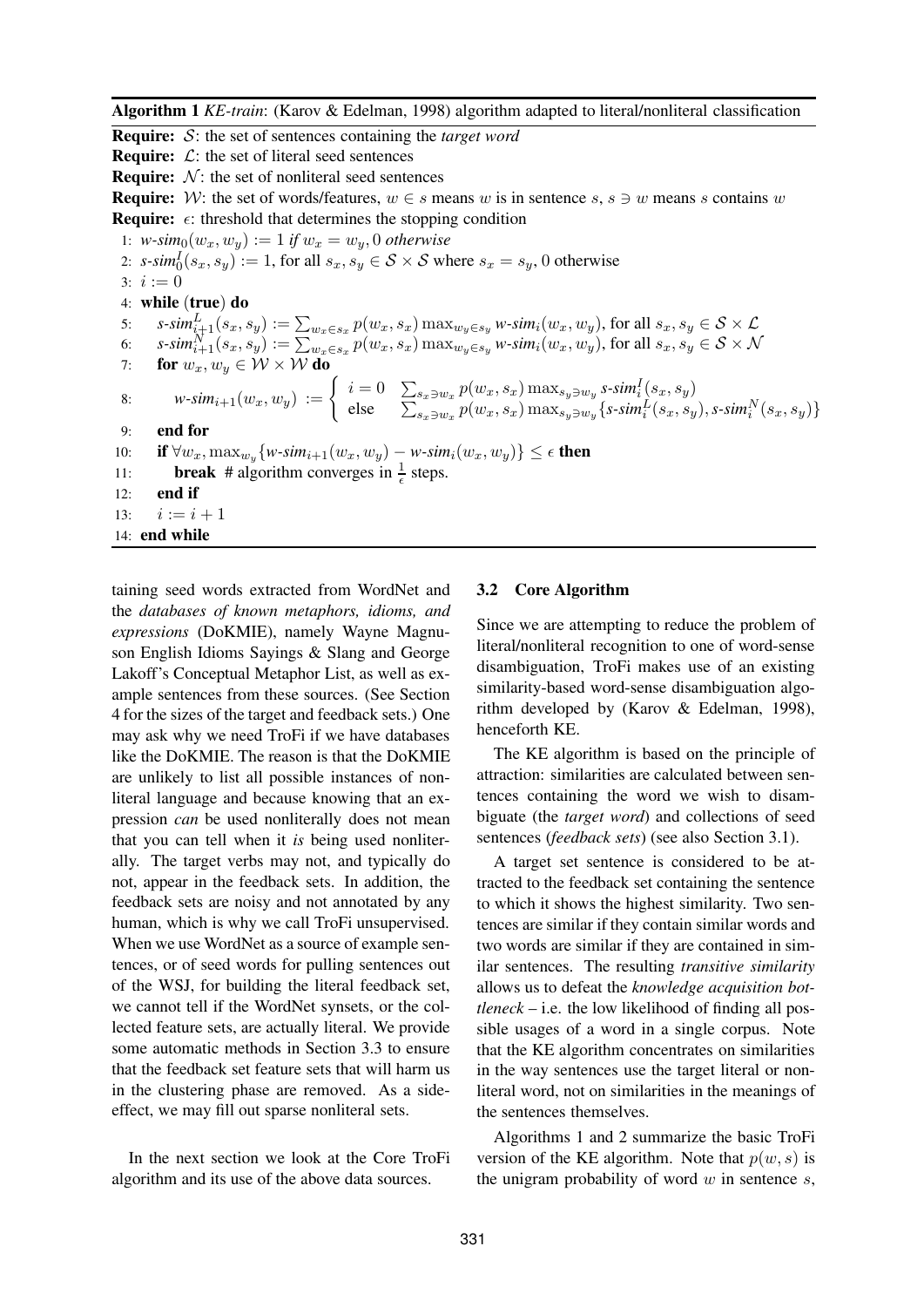**Algorithm 2** *KE-test*: classifying literal/nonliteral

| 1: For any sentence $s_x \in \mathcal{S}$                                                                                                                     |  |
|---------------------------------------------------------------------------------------------------------------------------------------------------------------|--|
| 2: if $\frac{\max s}{s_y}$ s-sim <sup>L</sup> (s <sub>x</sub> , s <sub>y</sub> ) > $\frac{\max s}{s_y}$ s-sim <sup>N</sup> (s <sub>x</sub> , s <sub>y</sub> ) |  |
| then                                                                                                                                                          |  |
| 3: tag $s_x$ as literal                                                                                                                                       |  |
| $4:$ else                                                                                                                                                     |  |
| 5: tag $s_x$ as nonliteral                                                                                                                                    |  |
| $6:$ end if                                                                                                                                                   |  |
|                                                                                                                                                               |  |

normalized by the total number of words in s.

In practice, initializing  $s\text{-}sim_0^I$  in line (2) of Algorithm 1 to 0 and then updating it from  $w\text{-}sim_0$  means that each target sentence is still maximally similar to itself, but we also discover additional similarities between target sentences. We further enhance the algorithm by using Sum of Similarities. To implement this, in Algorithm 2 we change line (2) into:  $\sum_{s_y}s\text{-}sim^L(s_x,s_y) \; > \; \sum_{s_y}s\text{-}sim^N(s_x,s_y)$ 

Although it is appropriate for fine-grained tasks like word-sense disambiguation to use the single highest similarity score in order to minimize noise, summing across all the similarities of a target set sentence to the feedback set sentences is more appropriate for literal/nonliteral clustering, where the usages could be spread across numerous sentences in the feedback sets. We make another modification to Algorithm 2 by checking that the maximum sentence similarity in line (2) is above a certain threshold for classification. If the similarity is above this threshold, we label a target-word sentence as literal or nonliteral.

Before continuing, let us look at an example. The features are shown in bold.

| <b>Target Set</b>                                                          |  |  |  |  |  |
|----------------------------------------------------------------------------|--|--|--|--|--|
| 1 The girl and her brother grasped their mother's hand.                    |  |  |  |  |  |
| 2 He thinks he has grasped the essentials of the institute's               |  |  |  |  |  |
| finance philosophies.                                                      |  |  |  |  |  |
| 3 The president failed to grasp ACTech's finance quandary.                 |  |  |  |  |  |
| Literal Feedback Set                                                       |  |  |  |  |  |
| L1 The man's aging mother gripped her husband's                            |  |  |  |  |  |
| shoulders tightly.                                                         |  |  |  |  |  |
| L2 The child gripped her sister's hand to cross the road.                  |  |  |  |  |  |
| L3 The president just doesn't get the picture, does he?                    |  |  |  |  |  |
| <b>Nonliteral Feedback Set</b>                                             |  |  |  |  |  |
| N1 After much thought, he finally grasped the idea.                        |  |  |  |  |  |
| N2 This <b>idea</b> is risky, but it looks like the <b>director</b> of the |  |  |  |  |  |
| institute has comprehended the basic principles behind it.                 |  |  |  |  |  |
| N3 Mrs. Fipps is having trouble comprehending the legal                    |  |  |  |  |  |
| straits of the institute.                                                  |  |  |  |  |  |
| N4 She had a <b>hand</b> in his fully comprehending the <b>quandary</b> .  |  |  |  |  |  |

The target set consists of sentences from the corpus containing the target word. The feedback sets contain sentences from the corpus containing

synonyms of the target word found in WordNet (literal feedback set) and the DoKMIE (nonliteral feedback set). The feedback sets also contain example sentences provided in the target-word entries of these datasets. TroFi attempts to cluster the target set sentences into literal and nonliteral by attracting them to the corresponding feature sets using Algorithms 1  $& 2$ . Using the basic KE algorithm, target sentence 2 is correctly attracted to the nonliteral set, and sentences 1 and 3 are equally attracted to both sets. When we apply our sum of similarities enhancement, sentence 1 is correctly attracted to the literal set, but sentence 3 is now incorrectly attracted to the literal set too. In the following sections we describe some enhancements – Learners & Voting, SuperTags, and Context – that try to solve the problem of incorrect attractions.

#### **3.3 Cleaning the Feedback Sets**

In this section we describe how we clean up the feedback sets to improve the performance of the Core algorithm. We also introduce the notion of Learners & Voting.

Recall that neither the raw data nor the collected feedback sets are manually annotated for training purposes. Since, in addition, the feedback sets are collected automatically, they are very noisy. For instance, in the example in Section 3.2, the literal feedback set sentence L3 contains an idiom which was provided as an example sentence in WordNet as a synonym for "grasp". In N4, we have the side-effect feature "hand", which unfortunately overlaps with the feature "hand" that we might hope to find in the literal set (e.g. "grasp his hand"). In order to remove sources of false attraction like these, we introduce the notion of *scrubbing*. Scrubbing is founded on a few basic principles. The first is that the contents of the DoK-MIE come from (third-party) human annotations and are thus trusted. Consequently we take them as primary and use them to scrub the WordNet synsets. The second is that phrasal and expression verbs, for example "throw away", are often indicative of nonliteral uses of verbs – i.e. they are not the sum of their parts – so they can be used for scrubbing. The third is that content words appearing in both feedback sets – for example "the *wind* is blowing" vs. "the *winds* of war are blowing" for the target word "blow" – will lead to impure feedback sets, a situation we want to avoid. The fourth is that our scrubbing action can take a number of different forms: we can choose to scrub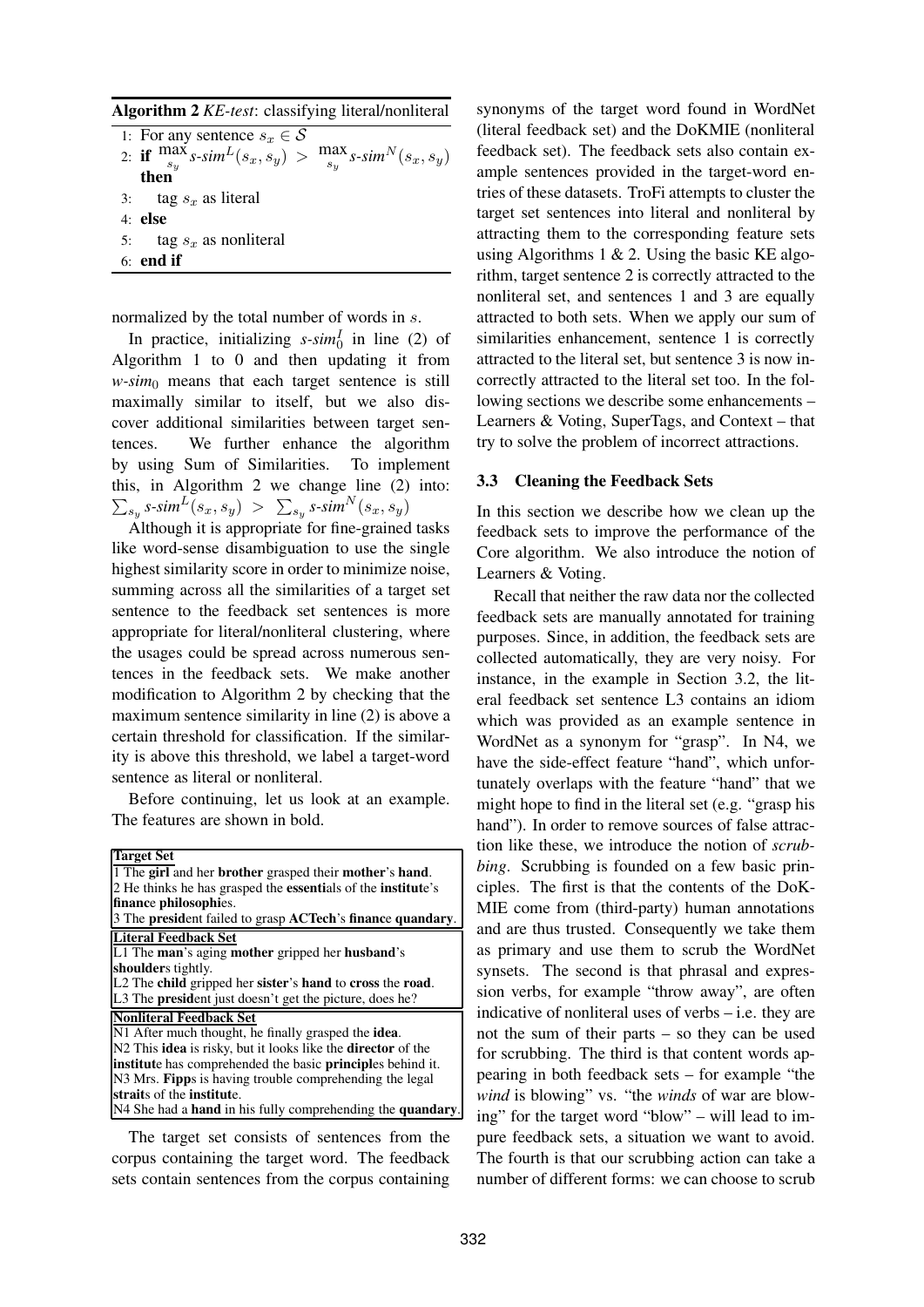just a word, a whole synset, or even an entire feature set. In addition, we can either move the offending item to the opposite feedback set or remove it altogether. Moving synsets or feature sets can add valuable content to one feedback set while removing noise from the other. However, it can also cause unforeseen contamination. We experimented with a number of these options to produce a whole complement of feedback set *learners* for classifying the target sentences. Ideally this will allow the different learners to correct each other.

For Learner A, we use *phrasal/expression verbs* and *overlap* as indicators to select whole Word-Net *synsets* for *moving* over to the nonliteral feedback set. In our example, this causes L1-L3 to be moved to the nonliteral set. For Learner B, we use *phrasal/expression verbs* and *overlap* as indicators to *remove* problematic *synsets*. Thus we avoid accidentally contaminating the nonliteral set. However, we do end up throwing away information that could have been used to pad out sparse nonliteral sets. In our example, this causes L1-L3 to be dropped. For Learner C, we *remove feature sets* from the final literal and nonliteral feedback sets based on *overlapping words*. In our example, this causes L2 and N4 to be dropped. Learner D is the baseline – no scrubbing. We simply use the basic algorithm. Each learner has benefits and shortcomings. In order to maximize the former and minimize the latter, instead of choosing the single most successful learner, we introduce a *voting* system. We use a simple majority-rules algorithm, with the strongest learners weighted more heavily. In our experiments we double the weights of Learners A and D. In our example, this results in sentence 3 now being correctly attracted to the nonliteral set.

### **3.4 Additional Features**

Even before voting, we attempt to improve the correctness of initial attractions through the use of SuperTags, which allows us to add internal structure information to the *bag-of-words* feature lists. *SuperTags* (Bangalore & Joshi, 1999) encode a great deal of syntactic information in a single tag (each tag is an elementary tree from the XTAG English Tree Adjoining Grammar). In addition to a word's part of speech, they also encode information about its location in a syntactic tree – i.e. we learn something about the surrounding words as well. We devised a SuperTag *trigram* composed of the SuperTag of the target word and

the following two words and their SuperTags if they contain nouns, prepositions, particles, or adverbs. This is helpful in cases where the same set of features can be used as part of both literal and nonliteral expressions. For example, turning "It's hard to kick a habit like drinking" into "habit drink kick/B nx0Vpls1 habit/A NXN," results in a higher attraction to sentences about "kicking habits" than to sentences like "She has a habit of kicking me when she's been drinking."

Note that the creation of Learners A and B changes if SuperTags are used. In the original version, we only move or remove synsets based on phrasal/expression verbs and overlapping words. If SuperTags are used, we also move or remove feature sets whose SuperTag trigram indicates phrasal verbs (verb-particle expressions).

A final enhancement involves extending the context to help with disambiguation. Sometimes critical disambiguation features are contained not in the sentence with the target word, but in an adjacent sentence. To add context, we simply group the sentence containing the target word with a specified number of surrounding sentences and turn the whole group into a single feature set.

### **4 Results**

TroFi was evaluated on the 25 target words listed in Table 1. The target sets contain from 1 to 115 manually annotated sentences for each verb. The first round of annotations was done by the first annotator. The second annotator was given no instructions besides a few examples of literal and nonliteral usage (not covering all target verbs). The authors of this paper were the annotators. Our inter-annotator agreement on the annotations used as test data in the experiments in this paper is quite high.  $\kappa$  (Cohen) *and*  $\kappa$  (S&C) on a random sample of 200 annotated examples annotated by two different annotators was found to be 0.77. As per  $($ (Di Eugenio & Glass, 2004), cf. refs therein), the standard assessment for  $\kappa$  values is that tentative conclusions on agreement exists when .67  $\leq \kappa$  < .8, and a definite conclusion on agreement exists when  $\kappa > .8$ .

In the case of a larger scale annotation effort, having the person leading the effort provide one or two examples of literal and nonliteral usages for each target verb to each annotator would almost certainly improve inter-annotator agreement. Table 1 lists the total number of target sentences, plus the manually evaluated literal and nonliteral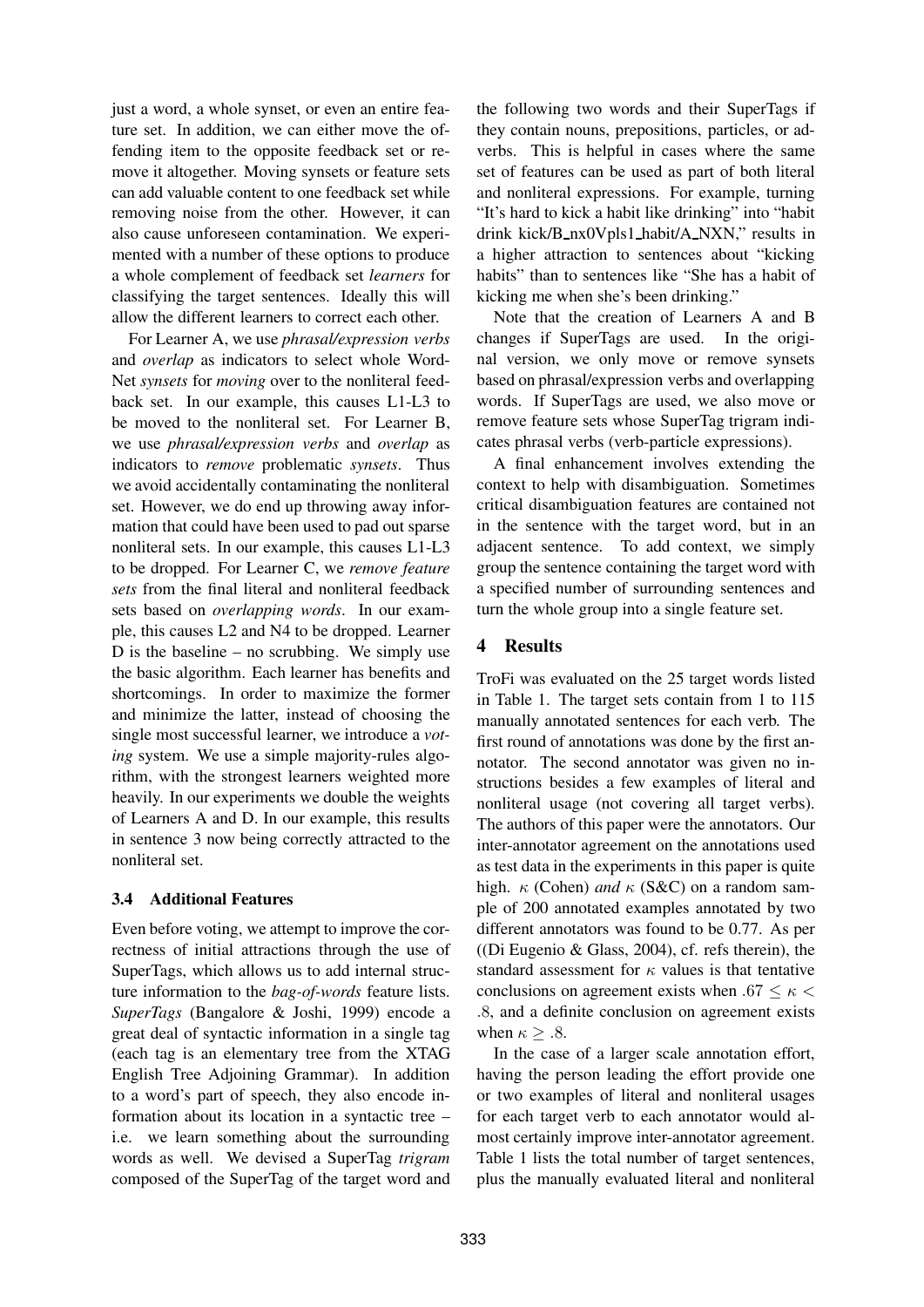counts, for each target word. It also provides the feedback set sizes for each target word. The totals across all words are given at the bottom of the table.

|                                                  | absorb                   | assault        | die   | drag                   | drown          |  |
|--------------------------------------------------|--------------------------|----------------|-------|------------------------|----------------|--|
| Lit Target                                       | 4                        | $\overline{3}$ | 24    | 12                     | 4              |  |
| Nonlit Target                                    | 62                       | 0              | 11    | 41                     | 1              |  |
| Target                                           | 66                       | 3              | 35    | 53                     | 5              |  |
| Lit FB                                           | 286                      | 119            | 315   | 118                    | 25             |  |
| <b>Nonlit FB</b>                                 | 1                        | $\overline{0}$ | 7     | 241                    | 21             |  |
|                                                  | escape                   | examine        | fill  | fix                    | flow           |  |
| Lit Target                                       | 24                       | 49             | 47    | 39                     | 10             |  |
| Nonlit Target                                    | 39                       | 37             | 40    | 16                     | 31             |  |
| Target                                           | 63                       | 86             | 87    | 55                     | 41             |  |
| Lit FB                                           | 124                      | 371            | 244   | 953                    | 74             |  |
| Nonlit FB                                        | $\overline{c}$           | $\overline{2}$ | 66    | 279                    | $\overline{c}$ |  |
|                                                  | grab                     | grasp          | kick  | $k$ noc $\overline{k}$ | lend           |  |
| Lit Target                                       | 5                        | 1              | 10    | $\overline{11}$        | 77             |  |
| Nonlit Target                                    | 13                       | $\overline{4}$ | 26    | 29                     | 15             |  |
| Target                                           | 18                       | $\overline{5}$ | 36    | 40                     | 92             |  |
| Lit FB                                           | 76                       | 36             | 19    | 60                     | 641            |  |
| <b>Nonlit FB</b>                                 | 58                       | 2              | 172   | 720                    | 1              |  |
|                                                  | $\overline{\text{miss}}$ | pass           | rest  | ride                   | roll           |  |
| Lit Target                                       | 58                       | $\overline{0}$ | 8     | 22                     | 25             |  |
| Nonlit Target                                    | 40                       | 1              | 20    | 26                     | 46             |  |
| Target                                           | 98                       | 1              | 28    | 48                     | 71             |  |
| Lit FB                                           | 236                      | 1443           | 42    | 221                    | 132            |  |
| Nonlit FB                                        | 13                       | 156            | 6     | 8                      | 74             |  |
|                                                  | smooth                   | step           | stick | strike                 | touch          |  |
| Lit Target                                       | $\overline{0}$           | 12             | 8     | 51                     | 13             |  |
| <b>Nonlit Target</b>                             | 11                       | 94             | 73    | 64                     | 41             |  |
| Target                                           | $\overline{11}$          | 106            | 81    | 115                    | 54             |  |
| Lit FB                                           | 28                       | 5              | 132   | 693                    | 904            |  |
| <b>Nonlit FB</b>                                 | 75                       | 517            | 546   | 351                    | 406            |  |
| Totals: Target=1298; Lit FB=7297; Nonlit FB=3726 |                          |                |       |                        |                |  |

Table 1: Target and Feedback Set Sizes.

The algorithms were evaluated based on how accurately they clustered the hand-annotated sentences. Sentences that were attracted to neither cluster or were equally attracted to both were put in the opposite set from their label, making a failure to cluster a sentence an incorrect clustering.

Evaluation results were recorded as *recall*, *precision*, and *f-score* values. *Literal recall* is defined as *(correct literals in literal cluster / total correct literals)*. *Literal precision* is defined as *(correct literals in literal cluster / size of literal cluster)*. If there are no literals, *literal recall* is 100%; *literal precision* is 100% if there are no nonliterals in the literal cluster and 0% otherwise. The *f-score* is defined as *(2* · *precision* · *recall) / (precision + recall)*. Nonliteral precision and recall are defined similarly. Average precision is the average of literal and nonliteral precision; similarly for average recall. For overall performance, we take the f-score of average precision and average recall.

We calculated two baselines for each word. The

first was a simple majority-rules baseline. Due to the imbalance of literal and nonliteral examples, this baseline ranges from 60.9% to 66.7% with an average of 63.6%. Keep in mind though that using this baseline, the f-score for the nonliteral set will always be 0%. We come back to this point at the end of this section. We calculated a second baseline using a simple attraction algorithm. Each target set sentence is attracted to the feedback set containing the sentence with which it has the most words in common. This corresponds well to the basic *highest similarity* TroFi algorithm. Sentences attracted to neither, or equally to both, sets are put in the opposite cluster to where they belong. Since this baseline actually attempts to distinguish between literal and nonliteral *and* uses all the data used by the TroFi algorithm, it is the one we will refer to in our discussion below.

Experiments were conducted to first find the results of the core algorithm and then determine the effects of each enhancement. The results are shown in Figure 1. The last column in the graph shows the average across all the target verbs.

On average, the basic TroFi algorithm (KE) gives a 7.6% improvement over the baseline, with some words, like "lend" and "touch", having higher results due to transitivity of similarity. For our sum of similarities enhancement, all the individual target word results except for "examine" sit above the baseline. The dip is due to the fact that while TroFi can generate some beneficial similarities between words related by context, it can also generate some detrimental ones. When we use sum of similarities, it is possible for the transitively discovered indirect similarities between a target nonliteral sentence and all the sentences in a feedback set to add up to more than a single direct similarity between the target sentence and a single feedback set sentence. This is not possible with highest similarity because a single sentence would have to show a higher similarity to the target sentence than that produced by sharing an identical word, which is unlikely since transitively discovered similarities generally do not add up to 1. So, although highest similarity occasionally produces better results than using sum of similarities, on average we can expect to get better results with the latter. In this experiment alone, we get an average f-score of 46.3% for the sum of similarities results – a 9.4% improvement over the high similarity results (36.9%) and a 16.9% improvement over the baseline (29.4%).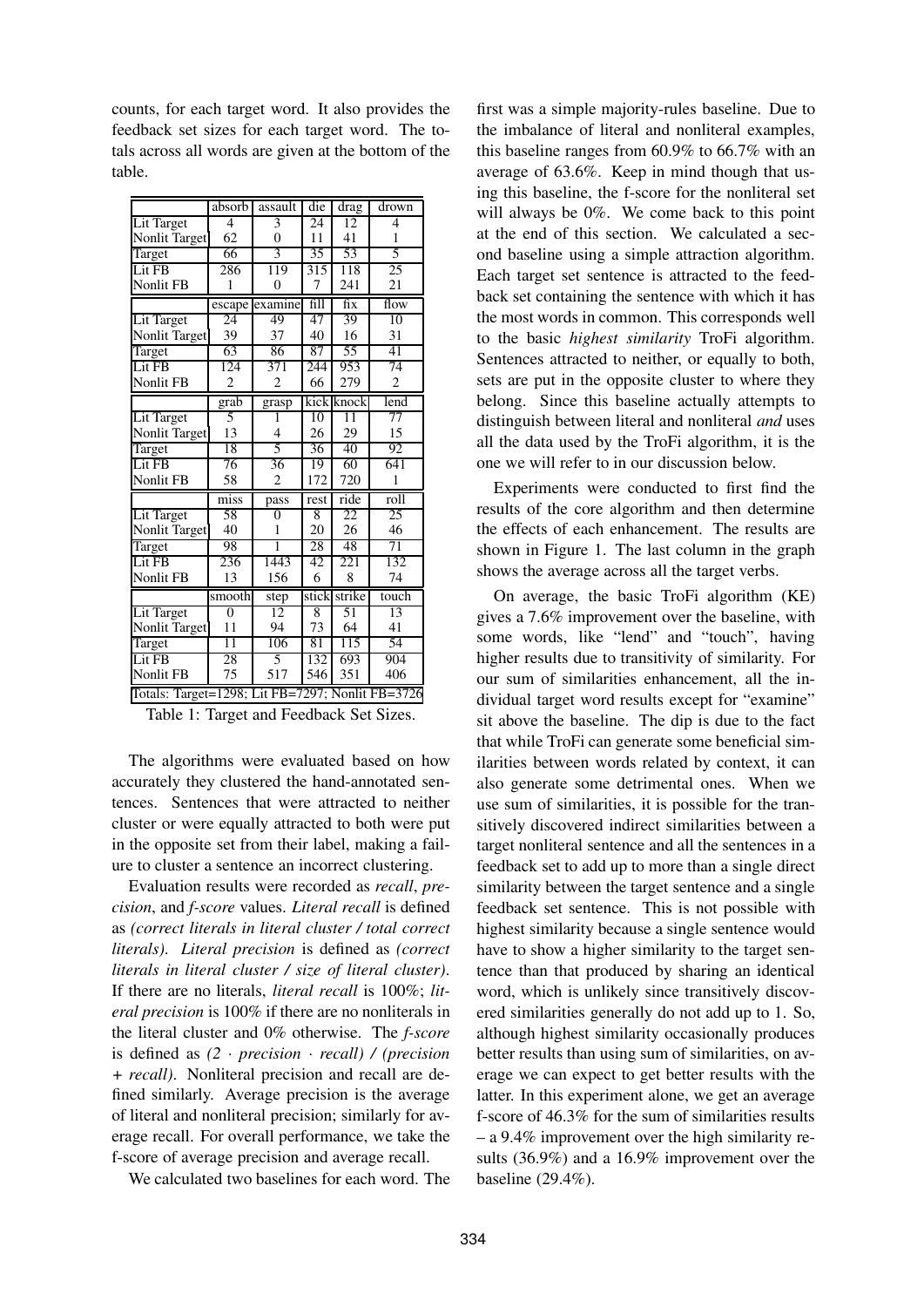

In comparing the individual results of all our learners, we found that the results for Learners A and D (46.7% and 46.3%) eclipsed Learners B and C by just over 2.5%. Using majority-rules voting with Learners A and D doubled, we were able to obtain an average f-score of 48.4%, showing that voting does to an extent balance out the learners' varying results on different words.

The addition of SuperTags caused improvements in some words like "drag" and "stick". The overall gain was only 0.5%, likely due to an overgeneration of similarities. Future work may identify ways to use SuperTags more effectively.

The use of additional context was responsible for our second largest leap in performance after sum of similarities. We gained 4.9%, bringing us to an average f-score of 53.8%. Worth noting is that the target words exhibiting the most significant improvement, "drown" and "grasp", had some of the smallest target and feedback set feature sets, supporting the theory that adding cogent features may improve performance.

With an average of 53.8%, all words but one lie well above our simple-attraction baseline, and some even achieve much higher results than the majority-rules baseline. Note also that, using this latter baseline, TroFi boosts the nonliteral f-score from 0% to 42.3%.

### **5 The TroFi Example Base**

In this section we discuss the TroFi Example Base. First, we examine *iterative augmentation*. Then we discuss the structure and contents of the example base and the potential for expansion.

After an initial run for a particular target word, we have the cluster results plus a record of the feedback sets augmented with the newly clustered sentences. Each feedback set sentence is saved with a *classifier weight*, with newly clustered sentences receiving a weight of 1.0. Subsequent runs may be done to augment the initial clusters. For these runs, we use the *classifiers* from our initial run as feedback sets. New sentences for clustering are treated like a regular target set. Running TroFi produces new clusters and re-weighted classifiers augmented with newly clustered sentences. There can be as many runs as desired; hence *iterative augmentation*.

We used the iterative augmentation process to build a small example base consisting of the target words from Table 1, as well as another 25 words drawn from the examples of scholars whose work